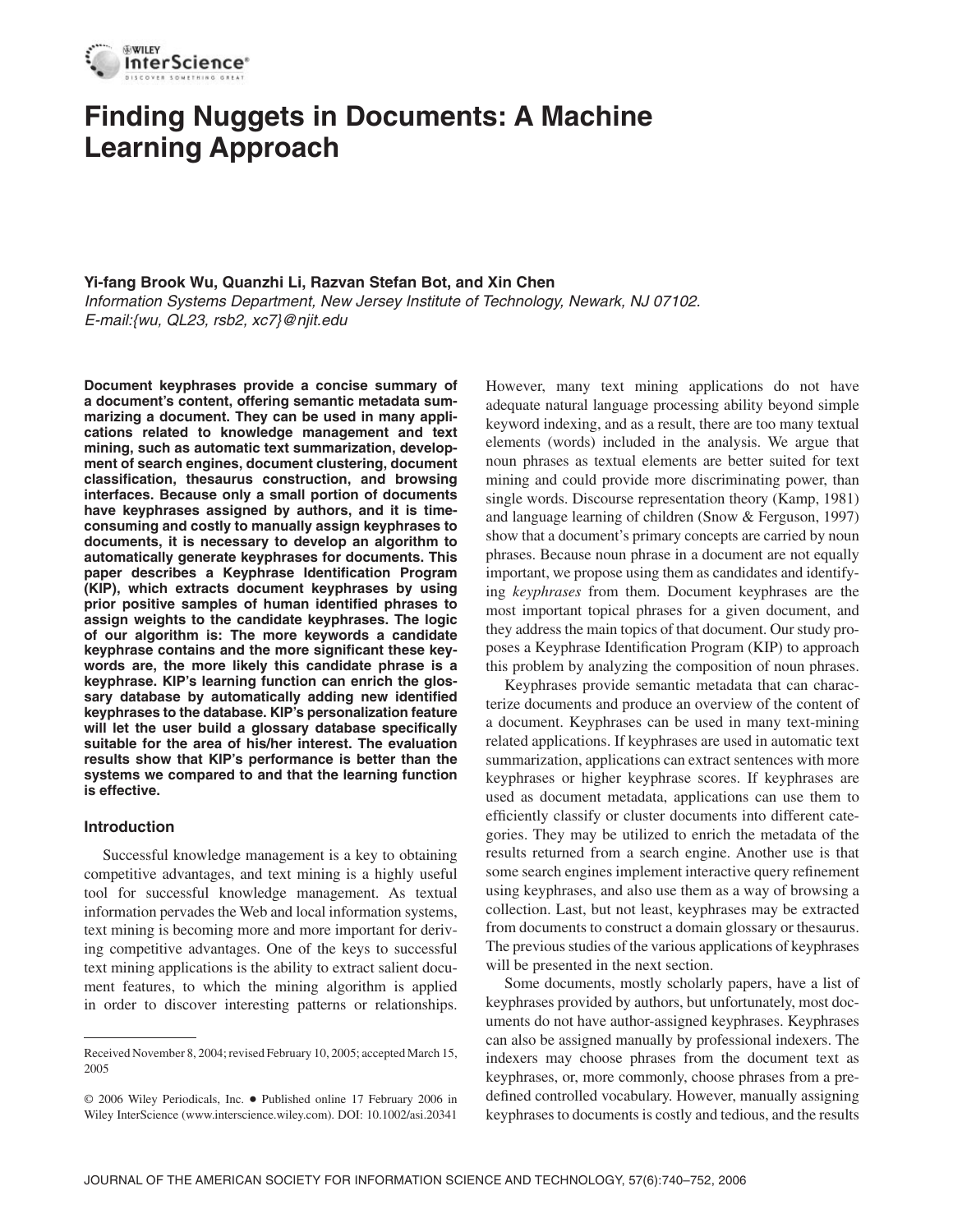may not be consistent. So there is a need for automatic keyphrase generation techniques.

Basically, there are two approaches for automatic keyphrase generation: keyphrase assignment and keyphrase extraction. Keyphrase assignment algorithms select, from a controlled vocabulary, phrases that best describe a document. Keyphrase extraction techniques choose phrases from the body of document text as keyphrases; they do not need a predefined controlled vocabulary. The problem with keyphrase assignment is that most controlled vocabularies are not updated frequently enough, and some potentially useful keyphrases will be ignored if they appear in the document but not in the controlled vocabulary. In some domains, such controlled vocabularies might not even be available. Therefore, automatic keyphrase extraction is desirable.

In this paper, we propose a keyphrase identification program, which has a learning function and a personalization feature. KIP is a keyphrase extraction technique, meaning the keyphrases generated by KIP must appear in the document. Its algorithm considers the composition of a noun phrase. To analyze a noun phrase and assign a score to it KIP uses a glossary database, which contains manually pre-identified domain-specific keyphrases and keywords that can be used for calculating scores for noun phrases in the document. The noun phrases having higher scores will be extracted as keyphrases. In this paper we will also discuss KIP's learning function, which can enrich its glossary database by automatically adding new keyphrases, extracted from documents, to the database. Consequently, the database will grow gradually and the system performance will be improved. KIP also has a personalization feature, which will let a user build a glossary database specifically tailored to the area of his or her interest. Thereafter, using this personalized glossary database, KIP can extract keyphrases more effectively from documents of interest to the user.

In the following sections, we first discuss prior studies of the applications of keyphrases and other keyphrase extraction algorithms; then we describe our methodology and KIP's learning function and personalization feature; and finally we present our experiments and research issues discovered.

# **Related Work**

In this section, previous studies of the applications of document keyphrases are presented first, and then the related work of keyphrase extraction techniques is discussed.

## *Applications of Keyphrases*

Previous studies have shown that document keyphrases can be used in a variety of applications, such as retrieval engines (Li, Wu, Bot, & Chen, 2004; Jones & Staveley, 1999), browsing interfaces (Gutwin, Paynter, Witten, Nevill-Manning, & Frank, 1999), thesaurus construction (Kosovac, Vanier, & Froese, 2000), and document classification and clustering (Jones & Mahoui, 2000). These studies are described below.

Li et al. (2004) proposed a mechanism of enriching the metadata of the returned results of a search engine by incorporating automatically extracted document keyphrases in each returned hit. By looking at the keyphrases in each returned hit, a user can predict the content of the document more accurately and more quickly. Keyphrases and snippets together can provide a better overall picture of a returned hit than a returned snippet alone does, for the latter only shows a very small fraction of the document body of the returned hit. Li, Wu, Bot & Chen's (2004) experimental results show that this solution may save users' time up to 32% and that most would like to use the proposed search interface with document keyphrases as part of the metadata of a returned hit.

Jones and Staveley (1999) developed an interactive system, Phrasier, which automatically introduces links between related materials and documents as users browse and query a document collection. The links are identified using keyphrases extracted from documents, and they support both topic-based and interdocument navigation.

Gutwin et al. (1999) built a search engine, Keyphind, which is a mixture of searching and browsing mechanisms that help users find interesting documents. Automatically extracted keyphrases are the basic units for both indexing and presentation, so users can interact with a document collection at the level of topics and subjects rather than that of words and documents. Keyphind's keyphrase index also provides a simple mechanism for refining queries, previewing results, and clustering documents. Gutwin et al. found that phrase-based indexing and presentation offer better support for browsing tasks than the traditional query engines.

Kosovac et al. (2000) described a method of constructing a thesaurus in the construction domain. They use Extractor, a keyphrase extraction system that automatically extracts keyphrases from documents, to collect candidate thesaurus terms from Internet sources.

The studies described above are about the applications of keyphrases. Because document keyphrases are a selective subset of a document's noun phrases, it is very possible that keyphrases can also be used in some places where noun phrases are applied, and that better results may be obtained. In the following paragraphs we also describe several previous studies of the applications of noun phrases.

Croft, Turtle, and Lewis (1991) proposed a method in which phrases identified in natural language queries are used to build structured queries for a probabilistic retrieval model. Their experimental results show that retrieval performance can be improved by using phrases in this way, and that phrases extracted automatically from a natural language query perform nearly as well as manually selected phrases.

Anick and Vaithyanathan (1997) described a model of context-based information retrieval. In their model, clustering and phrasal information are used together within the context of a retrieval interface. Phrases play the dual role of context descriptors and potential search terms, whereas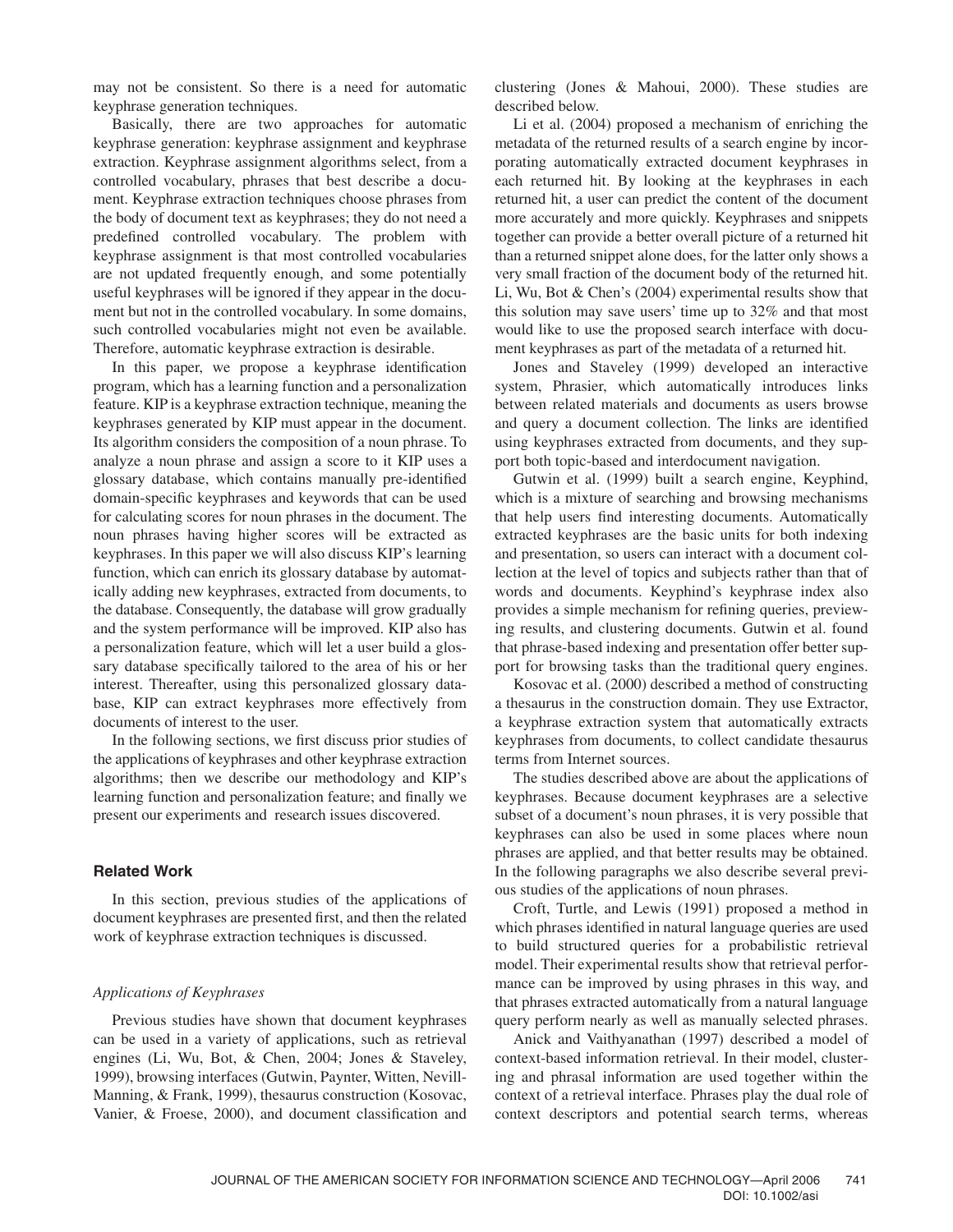cluster contexts act as a set of logical foci for query refinement and browsing. Anick and Vaithyanathan use a simple noun compound as a phrase. A noun compound is defined as any contiguous sequence of words consisting of two or more adjectives and nouns that terminates in a head noun.

Larkey (1999) developed a system for searching and classifying U.S. patent documents, based on INQUERY. The system includes a *phrase help* facility, which can help users find and add phrases and terms related to those in their queries. The phrases are built from historical patent text, using a set of heuristics. The text is segmented wherever items from a special list of delimiters are found. Partof-speech tags are assigned to the terms in the resulting sequences using WordNet (Fellbaum, 1998). The sequences satisfying rules that define noun phrases and certain other criteria are retained as phrases.

## *Keyphrase Extraction*

Several automatic keyphrase extraction techniques have been proposed. Tomokiyo and Hurst (2003) reported a method of extracting keyphrases based on statistical language models. Their method uses pointwise KL-divergence (Cover & Thomas, 1991) between multiple language models for scoring both *phraseness* and *informativeness*, which are unified into a single score to rank extracted phrases. Phraseness and informativeness are two features of a keyphrase. *Phraseness* is an abstract notion describing the degree to which a given word sequence is considered to be a phrase. *Informativeness* means how well a phrase captures the key ideas in a document collection. In the calculations, they use the relationship between foreground and background corpora to formalize the notion of informativeness. The target document collection from which representative keyphrases are extracted is called the *foreground* corpus. The document collection to which this target collection is compared is called the *background* corpus. Tomokiyo and Hurst's approach needs a foreground corpus and a background corpus, and the latter is not easy to obtain. The phrase list it generates is for the whole corpus, not an individual document. Their paper does not report any evaluation of their approach.

Heuristics are used by Krulwich and Burkey (1996) to extract significant topical phrases from a document. The heuristics are based on documents' structural features, such as the presence of phrases in document section headers, the use of italics, and formats different from surrounding text. The approach proposed by Krulwich and Burkey is not difficult to implement, but the limitation is that not every document has explicit structural features.

Zha (2002) proposed a method for keyphrase extraction by modeling documents as weighted undirected and weighted bipartite graphs. Spectral graph clustering algorithms are used for partitioning sentences of the documents into topical groups. Within each topical group, the mutual reinforcement principle is used to compute keyphrase and sentence saliency scores. The keyphrases and sentences are then ranked according to their saliency scores. Then keyphrases are selected for inclusion in the top keyphrase list and sentences are also selected for inclusion in summaries of the document. In this approach, a phrase's frequency in the document is the dominant factor contributing to its score. Zha's paper does not give evaluation information for the extracted keyphrases.

Kea uses a machine learning algorithm based on Naive Bayes decision rule (Frank, Paynter, Witten, Gutwin, & Nevill-Manning, 1999; Witten, Paynter, Frank, Gutwin, & Nevill-Manning, 1999). It has some prebuilt models. A model is used to identify the keyphrases within a document. The model is learned from the training documents with exemplar keyphrases and corresponds to a specific corpus containing the training documents. Each model consists of a Naive Bayes classifier and two supporting files that contain phrase frequencies and stopped words. A model can be used to identify keyphrases from other documents once it is learned from the training documents.

The first person who treated the problem of phrase extraction as supervised learning from examples was Turney (2000). Turney used nine features to score a candidate phrase; two of the features are the location of the first occurrence of the phrase in the document, and whether or not the phrase is a proper noun. Keyphrases are extracted from candidate phrases based on examination of their features. Turney introduced two kinds of algorithms: C4.5 decision tree induction algorithm, and GenEx, which is more successful than C4.5. GenEx has two components: Extractor and Gentor. Extractor processes a document and produces a list of phrases based on the setting of 12 parameters. In the training stage, Gentor is used to tune the parameter setting to get the optimal performance. Once the training process is finished, Gentor is no longer used and Extractor alone can extract keyphrases using the optimal parameter setting obtained from the training stage. In Extractor's formula for calculating a phrase's score, the dominant factors are the frequency of the phrase, the frequencies of words within it, and the location of its first occurrence.

Both Kea and Extractor use supervised machine learning approaches. And both use corpora to train the program. For each document in the corpus, there must be a target set of keyphrases provided by authors or generated by experts. Initiation of training requires a lot of manual work, and in many applications there is no appropriate document set that can be used to train the algorithm. Another limitation is that the training corpora are usually not up-to-date and retraining the program with new corpora is not easy. So, the program implemented using these two approaches may not be effective at identifying keyphrases for documents with new topics.

Based on prior studies, we are looking for a method that can identify real keyphrases now and will also be able to adapt, gradually and automatically, to new developments and advances in the domain of documents from which it derives keyphrases. We describe our algorithm in detail in the following section.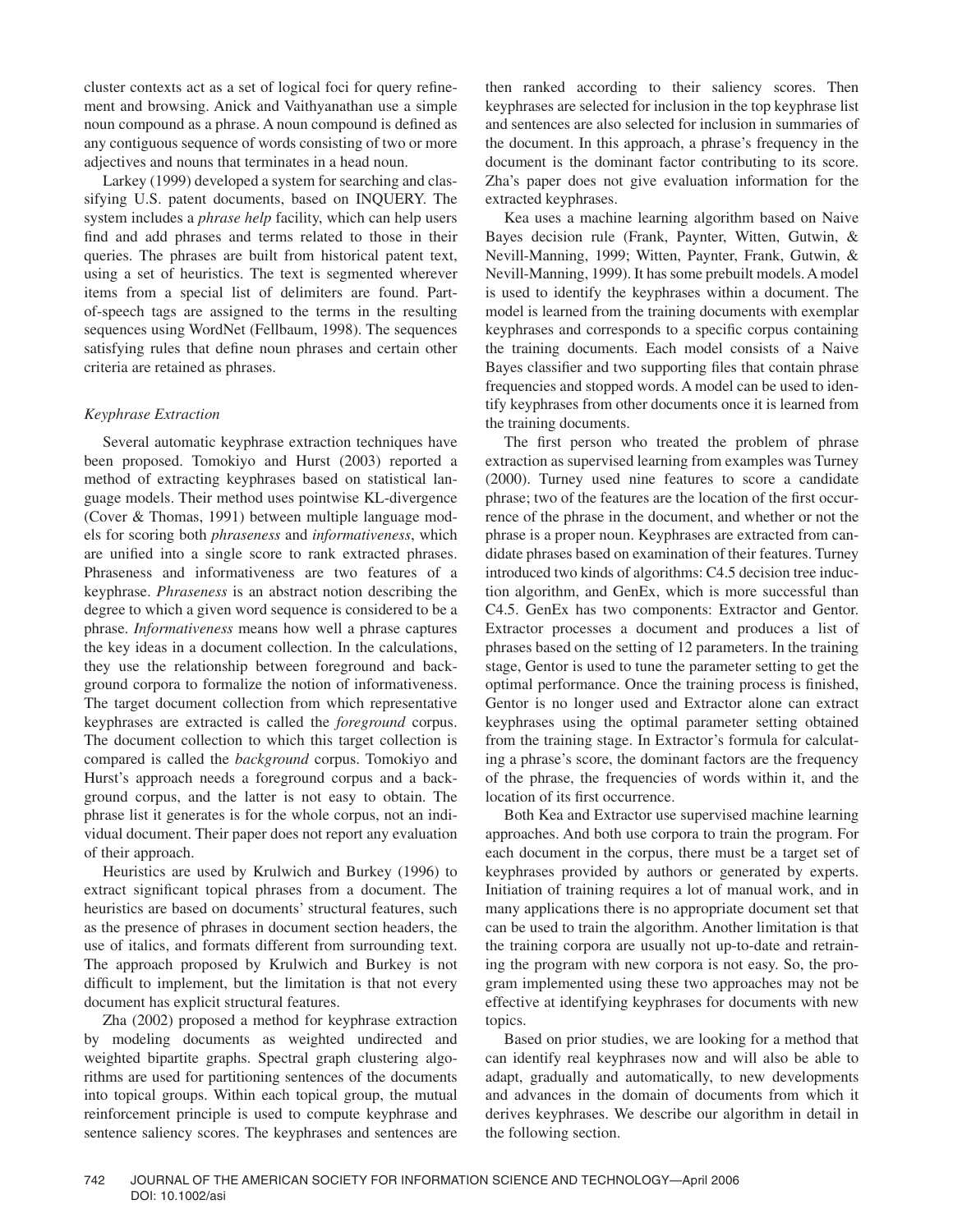# **KIP: A Machine Learning Keyphrase Extraction Algorithm**

We considered the following aspects when designing KIP:

- 1. It is a keyphrase extraction program, not a keyphrase assignment program.
- 2. The program has to be able to learn to adapt to new developments in a chosen domain.
- 3. KIP can be personalized to effectively extract keyphrases from documents of specific interest to a user.

KIP is a domain-specific keyphrase extraction program. We describe the algorithm in this section and will explain its learning function and personalization feature in the next section.

KIP algorithm is based on the logic that a noun phrase containing domain-specific keywords and/or keyphrases is likely to be a keyphrase. The more keywords/keyphrases it contains and the more significant the keywords/keyphrases are, the more likely that this noun phrase is a keyphrase. The pre-identified domain-specific keywords and keyphrases are stored in the system glossary database, which is used to calculate scores for noun phrases. Here a predefined domainspecific keyword means a single term word, and a predefined domain-specific keyphrase means a phrase containing one or more words. A keyphrase generated by KIP can be a singleterm keyphrase or a multiple-term keyphrase. KIP may generate keyphrases of any length between one and six words. KIP operations can be summarized as follows. KIP first extracts a list of keyphrase candidates, which are noun phrases from input documents. Then it examines the composition of a keyphrase candidate (a noun phrase) and assigns a score to it. The score of a noun phrase is determined mainly based on three factors: its frequency of occurrence in the document, its composition (what words and subphrases it contains), and how specific these words and subphrases are to the domain of the document. To calculate scores for noun phrases, readily available human identified domainspecific keyphrases are parsed to form a glossary database. Finally, all the noun phrases are ranked in descending order by their scores, and those with higher scores are selected as keyphrases of the document.

KIP has the following main components: a tokenizer, a part-of-speech (POS) tagger, a noun phrase extractor, a keyphrase extraction tool, a learning function, and a personalization feature. The first four components are introduced in this section, and the learning function and the personalization feature will be discussed in the next section. To distinguish the two kinds of keyphrases, i.e., human identified domain-specific keyphrases and KIP identified keyphrases, we refer to the former as manual keyphrases and the latter as automatic keyphrases.

## *Tokenizer*

After documents are loaded into the system, Tokenizer will separate all the words, punctuation marks, and other symbols from the document text to obtain the atomic units.

## *Part-of-Speech Tagger*

At this stage, each word is assigned an initial POS tag. We use the WordNet lexical database v2.0 (Fellbaum, 1998) to assign the right POS tag to each word. This database contains words grouped into four categories (noun, verb, adjective, and adverb) and, for each word, the number of senses used within categories it belongs to. A word is marked as a multitag word if it appears in more than one category. A word's initial POS tag is determined by the category having the maximum number of senses of this word. For every multi-tag word, the sequence of the POS tags of the preceeding *n* tokens (*n* is between 2 and 4) is examined against a list of predefined syntactic rules to determine its correct POS tag. For example, "hit" can be either a noun or a verb. If the preceeding word is a determiner (*the*, *a*, *this*, etc.), it will be tagged as a noun and the multi-tag mark removed. Heuristics are used to determine a word's POS tag if it is not found in any of the categories and if its POS tag cannot be solved by the syntactic rules. For instance, if a word is not found in the lexical database, but ends with *tion*, it is tagged as a noun.

## *Noun Phrase Extractor*

Noun phrases are extracted after the document text is tagged. KIP's noun phrase extractor (NPE) extracts noun phrases by selecting the sequence of POS tags that are of interest. The current sequence pattern is defined as {[*A*]} {*N*}, where *A* refers to Adjective, *N* refers to Noun, { } means repetition, and [ ] means optional. A set of optional rules is also used. Phrases satisfying the above sequence patterns or the optional rules will be extracted as noun phrases. Users may choose to obtain noun phrases of different lengths by changing system parameters. Ramshaw and Marcus (1995) put forward a standard data set for the evaluation of noun phrase identification approaches. Precision and recall are used to measure the performance of the algorithm. *Precision* measures how many noun phrases identified by the approach are correct, and *recall* measures the percentage of noun phrases identified by the approach. For the Ramshaw and Marcus data set, many evaluation results of noun phrase identification approaches have been published (Sang, 2000; Argamon, Dagan, & Krymolowski, 1999; Cardie & Pierce 1999; Muñoz, Punyakanok, Roth, & Zimak, 1999). The preliminary testing result of our noun phrase identification approach shows that the precision is 95% and the recall is 85%. Precision and recall can be combined in one measure: the *F* measure.  $F = 2 \times \text{precision} \times \text{recall}/(\text{recall} + \text{precision})$ . The *F* of our noun phrase extractor is 0.90. It is comparable to other approaches mentioned above, whose *F* values range from 0.89 to 0.93.At this stage, KIP produces a list of noun phrases, which will be used in the next stage, keyphrase extraction.

## *Extracting Keyphrases*

The noun phrases identified by NPE are keyphrase candidates. They will be assigned scores and ranked at this stage.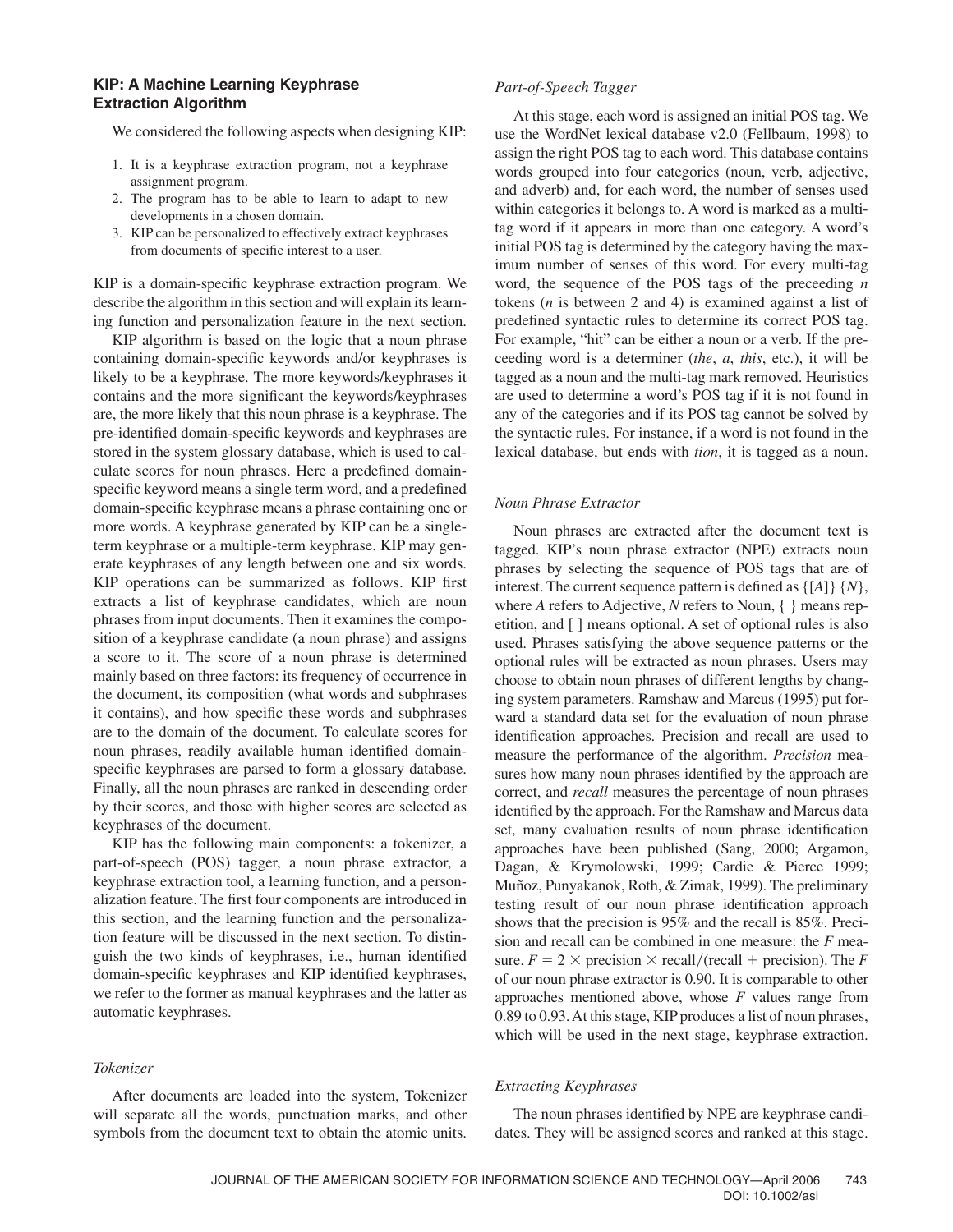Noun phrases with higher scores will be extracted as the document's keyphrases. As previously described, KIP's algorithm examines the composition of a noun phrase to assign a score to it. In order to calculate the scores for noun phrases, we use a glossary database containing domain-specific manual keyphrases and keywords, which provide initial weights for the keywords and subphrases of a candidate keyphrase. In the following subsections, we will describe, first, how to build this database, then how to calculate a noun phrase's score, and finally how the keyphrases are extracted.

*Building a glossary database.* The glossary database is a key component of KIP. First, we need to find or build a humandeveloped glossary or thesaurus (it is called *predefined glossary* hereafter) for the domain of interest. It could be as simple as users manually inputting some of the known keyphrases, or it could be as elaborated as those from published sources. Next, before the learning function is activated, the glossary database initially is populated with two lists (tables): (a) a manual keyphrase list and (b) a manual keyword list. A manual keyphrase means a phrase containing one or more words; and a manual keyword means a single word parsed from list (a). Before using KIP, users will need a corresponding glossary database from a particular domain. When the system is applied to a new domain, the only requirement is to build or change to a new database specific to the domain. We use the Information Systems (IS) domain as an example to illustrate how a domain-specific glossary database is built.

For the IS domain, both lists were generated from two main sources: 1. author keyphrases from an IS abstract corpus, and 2. *Blackwell Encyclopedic Dictionary of Management Information Systems* by Davis (1997). The reason for combining the two sources to generate the lists was the need to obtain keyphrases and keywords that would cover both theoretical and technical aspects of IS literature as much as possible. We believe that if the database contains more comprehensive human identified keyphrases and keywords, the performance of KIP will be better.

**Keyphrase list.** The keyphrase list was generated as follows. First, 3,000 abstracts from IS related journals were automatically processed, and all keyphrases provided by original authors were extracted to form an initial list. Second, this list was further augmented with keyphrases extracted from the Blackwell encyclopedic dictionary (Davis, 1997). The final keyphrase list contains 2,722 manual keyphrases.

**Keyword list.** The keyword list, initially, was automatically generated from the keyphrase list. Most of the keyphrases in the keyphrase list are composed of two or more words. To obtain the manual keywords, all manual keyphrases were split into individual words and added as keywords to the keyword list. The final manual keyword list has 2,114 keywords.

The database has two tables, one for keyphrases and another for keywords. The keyphrase table has three columns

(keyphrases, weights, and sources) and the keyword table has two columns (keywords and weights). The first column of the tables represents keyphrases/keywords. The second column represents the weights of keyphrases/ keywords. The third column of the keyphrase table represents the sources of keyphrases. Keyphrases in the keyphrase table may come from up to three sources. Initially, they are all manually identified in the way described above. During KIP's learning process, the system may automatically learn new phrases and add them to the keyphrase table. Users may also choose phrases from the processed documents and add them to the glossary database manually, if they think an unidentified phrase qualifies as a keyphrase. We discuss the details of KIP's learning process and how new phrases are added to the glossary database in the next section. The weights of these domain-specific keyphrases and keywords in the glossary database are assigned automatically by the following steps:

1. Assigning weights to keywords. A keyword can be in one of three conditions: (a) the keyword itself alone is a keyphrase and is not part of any keyphrase in the keyphrase table, (b) the keyword itself alone is not a keyphrase but is only part of one or more keyphrases in the keyphrase table, and (c) the keyword itself alone is a keyphrase and also is part of one or more keyphrases in the keyphrase table. Each keyword in the keyword table will be checked against the keyphrase table to see which condition it belongs to. The weights are automatically assigned to keywords differently in each condition. The rationale behind the method of assigning weights to a keyword is that it reflects how specific a keyword is within the domain. The more specific a keyword, the higher weight it has. For each keyword in condition (a), the weight is *X* (the system default value for *X* is 10, but users have the option of defining weight *X* for keywords in category a between 1 and 10); for each keyword in condition (b), the weight is *Y* divided by the times the keyword appears as part of a keyphrase (the system default value for *Y* is 2, but users have the option of specifying weight *Y* for keywords in category (b) between 0 and 10); for each keyword in condition (c), the weight is

 $\frac{X + \frac{Y}{N}}{2}$ , where *N* is the times that the keyword appears as part of a keyphrase. Users can change the system default values of *X* and *Y*.

2. Assigning weights to keyphrases. The weight of each word in the manual keyphrase is found from the keyword table, and then all the weights of the words in this manual keyphrase are added together. The sum is the weight for this manual keyphrase.

The weights of manual keyphrases and keywords assigned by the above method will be used to calculate the scores of noun phrases in a document.

*Calculating scores for noun phrases.* A noun phrase's score is defined by multiplying a factor *F*, which is the frequency of this phrase in the document, by a factor *S*, which is the sum of weights of all the individual words and all the possible combinations of adjacent words within the noun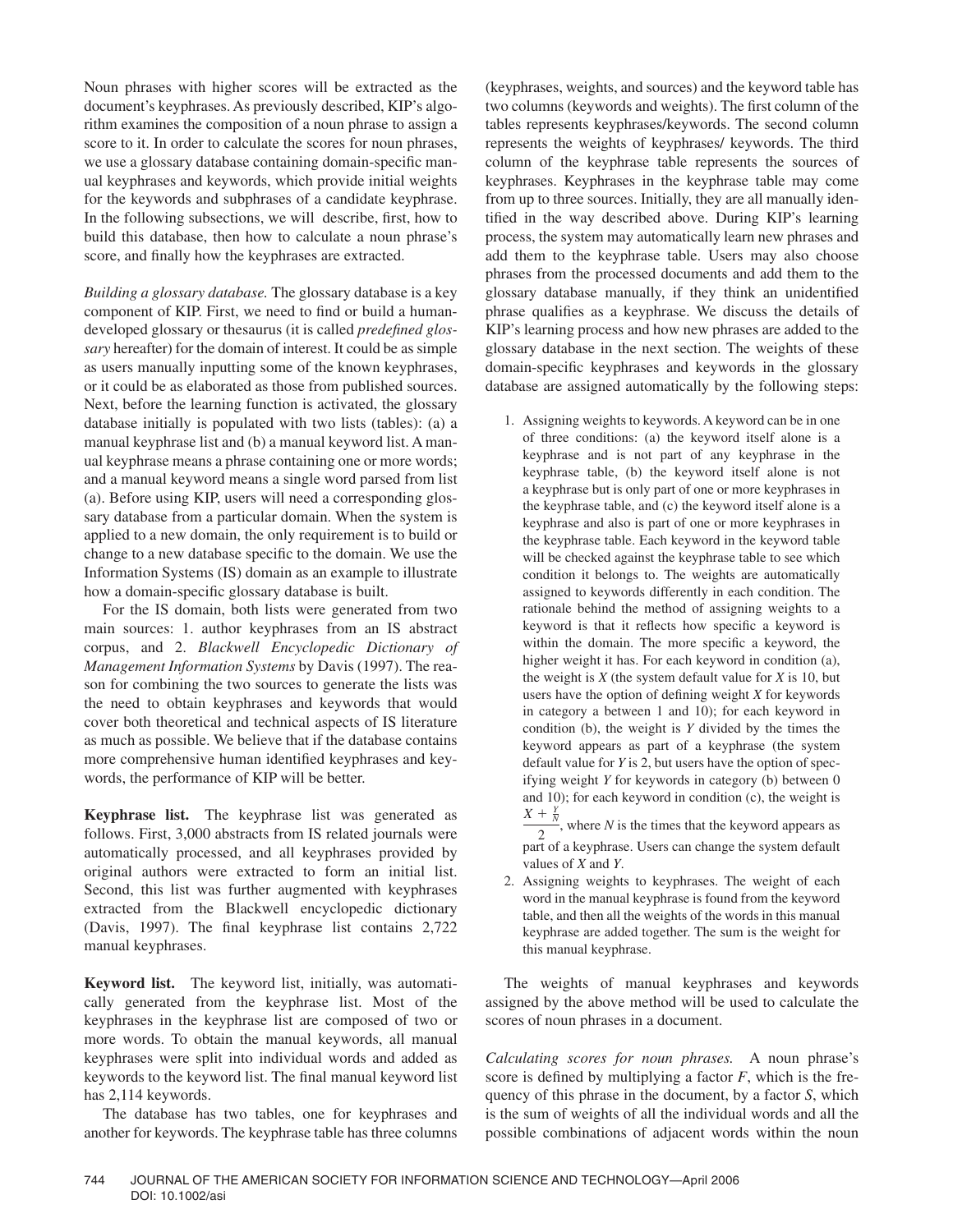phrase (we call the combination of adjacent words a *subphrase* of this noun phrase): The score of a noun phrase =  $F \times S$ . The factor *F* is the frequency of the noun phrase in this document. The sum of weights *S* is defined as:

$$
S = \sum_{i=1}^{N} w_i + \sum_{j=1}^{M} p_j,
$$

where  $w_i$  is the weight of a word within this noun phrase and  $p_i$  is the weight of a subphrase within this noun phrase. The following example will better illustrate this concept. How to get the values of  $w_i$  and  $p_j$  will be explained later.

Assume there is a noun phrase *ABCD*, where *A*, *B*, *C* and *D* are four words. The possible combinations of adjacent words are *AB*, *BC*, *CD*, *ABC*, **BCD**, and *ABCD*. The score for noun phrase *ABCD* will be the frequency of *ABCD* in this document multiplied by the summation of weights of *A*, *B*, *C*, *D*, *AB*, *BC*, *CD*, *ABC*, *BCD*, and *ABCD*. The motivation for including the weights of all possible subphrases in the phrase score, in addition to the weights of individual words, is to find out if a subphrase is a manual keyphrase in the glossary database. If it is, this phrase is expected to be more important.

Suppose we have a noun phrase *noun phrase extraction*. The score for this noun phrase will be  $F \times S_{\text{noun\_phrase}}$ *extraction*, where  $S_{\text{noun phrase extraction}} = W_{\text{noun}} + W_{\text{phrase}} +$  $W_{extraction} + P_{noun\_phrase} + P_{phrase\_extraction} + P_{noun\_phrase\_}$ *extraction*, and *F* is the frequency of phrase *noun phrase extraction* in the document.

KIP will look up the keyphrase table to obtain the weights for all the subphrases of the noun phrase. If a subphrase is found, the corresponding weight in the keyphrase table is assigned to this subphrase; otherwise, a predefined low weight will be assigned to this subphrase. This predefined weight is usually much smaller than the lowest weight of a keyphrase or keyword in the database, because it is for a new and previously unidentified phrase. The user can adjust this value by changing the system parameter. Similarly, KIP obtains the weight of a word by looking up the keyword table. If it finds the word from the table, the corresponding weight in the keyword table will be the weight of the word. Otherwise, a very low predefined weight will be assigned to it.

*Extracting keyphrases.* After the scores of all noun phrases in the document are calculated, they are normalized from 0 to 1 (all scores are divided by the highest score). Noun phrases in the document are then ranked in descending order by their scores.

The keyphrases of a document can be extracted from the ranked noun phrase list. In order to be as flexible as possible, the KIP system has a set of parameters to let the users decide how many keyphrases they want, or to let the system produce a reasonable number of keyphrases for a specific document, based on the document's length.

The number of extracted keyphrases for a document can be defined in three ways:

- 1. asking for a specific number of keyphrases to be extracted (for example, 10 keyphrases are to be extracted),
- 2. specifying the percentage of noun phrases to be extracted (for example, top 20% of all the identified noun phrases are to be extracted), and
- 3. setting a threshold for keyphrases to be extracted (for example, only noun phrases with scores greater than 0.5 will be extracted as keyphrases).

KIP contains all the above basic options, as well as possible combinations of above three basic options. For example, the system can extract noun phrases that are in the top 30% of the noun phrase list and with scores greater than 0.5.

The system has several system parameters that users can adjust, such as *X* and *Y* mentioned previously. However, most of the parameters do not need users'adjustment. Their default values are acquired based on our testing and observations. The purpose of providing extra options is that we want to make the system as flexible as possible. Such options are mainly for advanced users, in case they need to use KIP in some special applications. For most users, the only parameter they want/need to change is the desired number of keyphrases.

# **KIP's Learning Function and Personalization Feature**

KIP's learning function can enrich the glossary database by automatically adding new identified keyphrases to the database. KIP's personalization feature will let the user build a glossary database specifically suitable for his or her area of interest. As such, the personalization feature is based on the learning function.

## *KIP's Learning Function*

Many keyphrase applications and keyphrase extraction research efforts rely on keyphrases identified by a human as positive examples. Sometimes, such examples are not up to date or even not available. Therefore, an adaptation and learning function are necessary for KIP, so that it grows as the field of documents grows. This function is optional and the user can enable or disable it. With the learning function enabled, whenever the system identifies a new keyphrase (*new* means this keyphrase is not in the database's keyphrase table, and it satisfies the inclusion requirements), this keyphrase will be automatically added to the keyphrase table and the contained words will be added to the keyword table. The inclusion requirement can be modified by the user in a way similar to defining how many keyphrases will be extracted from a document, as described in the last section.

Weights of the affected keyphrases and keywords in the database will be recalculated. With this feature enabled, the database will grow gradually, and the system performance will be improved (we will illustrate this in the section of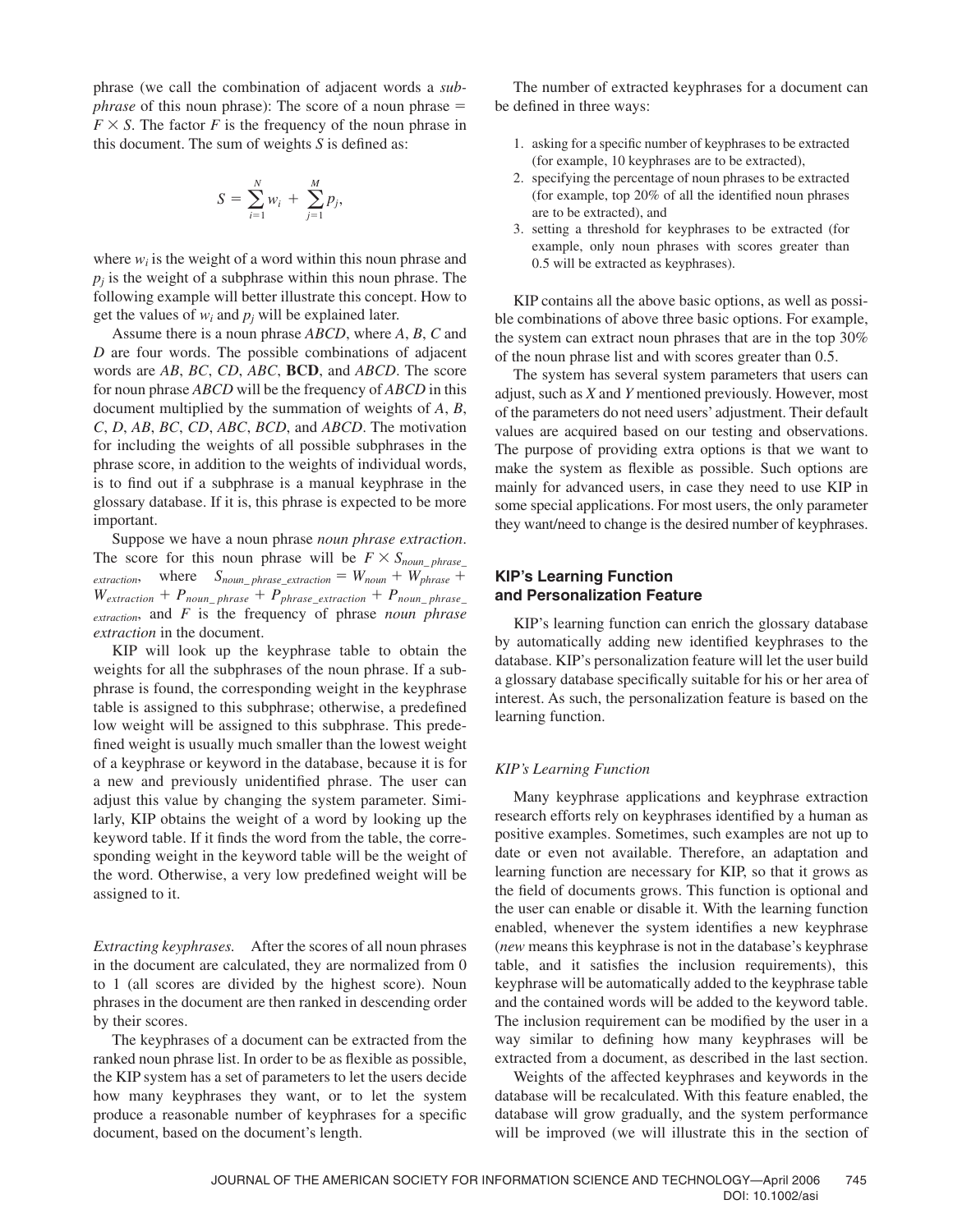

FIG. 1. A screenshot of KIP used to explain the learning function.

Evaluation 3). It will benefit future keyphrase extraction for new documents.

The learning function is especially useful when KIP is used in a domain where there are very few existing domainspecific keyphrases and keywords. When it is applied to such a domain, KIP can automatically learn new keyphrases, and finally build a glossary for this domain.

Figure 1 shows a screenshot of KIP. We use it as an example to explain how the learning function works. In this figure, nine documents are processed, and the file names and the extracted keyphrases are displayed in the left frame. We use one document as an example. KIP extracts six keyphrases for this document, and they are displayed in the left frame. Five of them are marked with a cube in front of each (*CASE tool feature*, *CASE tool attribute*, *structural equation evaluation*, *latent variable approach*, and *organizational size*), and one of them is marked with a pie in front (*CASE tool*). The five keyphrases marked with cubes are new to the glossary database, which means they are not contained in the keyphrase table. The one with a pie is already in the database. The text body of this document is displayed in the right frame. With the automatic learning function enabled, the system will add these five new keyphrases to the database automatically. To better control the quality of the new keyphrases added to the database, KIP has some parameters that allow the user to set inclusion requirements for adding new keyphrases. This option is similar to the procedure for defining the quantity of keyphrases extracted for an individual document. The system also has an option that allows the user to exclude some new keyphrases from being added to the database, if the user thinks they are not qualified.

## *KIP's Personalization Feature*

Personalization is a feature based on KIP's learning function. The learning process can be automatic, without user involvement, and it can also be user-involved. If the automatic option is disabled, the user can decide whether he or she wants a newly identified keyphrase to be added to the database. In this way, the user can control the quality of new keyphrases added to the database. Only the new identified keyphrases that satisfy the user will be added to the database. Another useful feature is that if the user thinks a phrase is good and needs to be added to the database, but it is not identified by the system as a keyphrase, the user can highlight this phrase in the document text. The system will add this phrase to the database automatically.

Let us use Figure 2 to explain how KIP's personalization feature works. In this example, the system extracts six keyphrases, which appear under the category *System Generated Keyphrase*, from the first document. Initially, five of them are new to the glossary database and each is marked with a cube (*user participation*, *information system development*, *information system use*, *system success*, and *theoretical framework*), and one is marked with a pie ( *field study*), which means it already exists in the database. The five new keyphrases are normally added to the database. However, suppose the user in this example is not satisfied with the phrase *theoretical framework* and does not want it to be added to the database; the user can exclude this phrase by right-clicking the phrase and choosing the corresponding option from the popup menu. The icon in front of this phrase then changes from a cube to an *X*. If the user does not think a phrase is an appropriate keyphrase for the document, the user can delete this phrase from the phrase list under the category *System Generated Keyphrase*, and this phrase will be removed by the system from the keyphrase list.

In the example in Figure 2, the user thinks that the phrase *user involvement* is a good keyphrase for this document and that it should be added to the glossary database, though it is not extracted by the system. The user can highlight this phrase in the right frame where the document text is displayed, and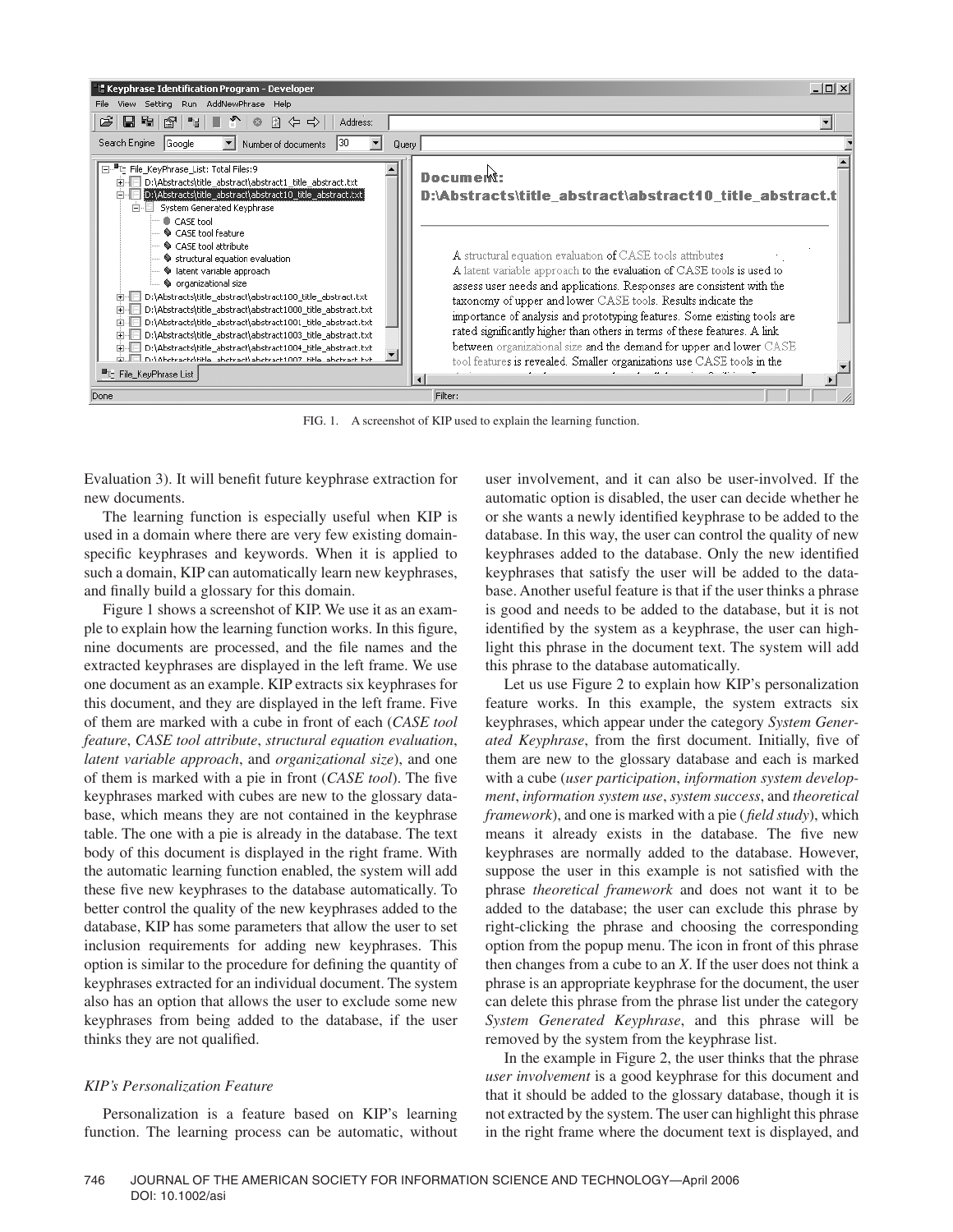

FIG. 2. A screenshot of KIP used to explain the personalization feature.

the phrase will be added to this document's keyphrase list under the category *User Added Keyphrase*. KIP will add this phrase to the glossary database automatically.

By using the features described above, the user can control the quality of the glossary database and the direction of its growth, easily and flexibly. After running KIP for a period of time, the glossary database will be personalized to this user's research area, and KIP will be more effective in identifying keyphrases from documents in the user's interest area. With the same starting glossary database, different users with different research interests within a domain will eventually have different evolved glossary databases, and, as a result, KIP will gradually be more and more effective and personalized for the user. For example, if one user's research area is Human Computer Interaction (HCI), and another user's area is Information Retrieval (IR), after a period of time, even with the same starting glossary database, these two users could gradually build up two different glossary databases independently. Finally, KIP could extract keyphrases effectively for both users. The user may be a single person, a research group, or an organization specializing in a certain area.

# **Evaluation**

KIP has two versions: the base KIP system, which does not contain the learning function, and the KIP system with learning function, called advanced KIP. We conducted three evaluations (hereafter called evaluation 1, evaluation 2, and evaluation 3). In evaluation 1, the standard information retrieval measures, precision and recall, were calculated for base KIP, and KIP was compared to other similar keyphrase extraction systems. Evaluation 2 involved human evaluations of extracted keyphrases. The generated keyphrases

were rated by subjects. In evaluation 3, we compared the performance of base KIP and advanced KIP. Both evaluation 1 and evaluation 2 used the base KIP. We used the IS domain to perform the evaluations. The process of building an IS domain database containing domain-specific keyphrases and keywords has been described.

## *Evaluation 1*

*Method.* In this evaluation, we assessed KIP's effectiveness by computing its precision and recall using author-provided keyphrases for documents. We also wanted to know how well KIP performs, so we compared KIP to two other keyphrase extraction systems, Kea (Frank et al., 1999; Witten et al., 1999) and Extractor (Turney, 2000). Other reported systems were not available to us for comparison. The algorithms used by Kea and Extractor have been described in the literature review section. In this evaluation, we used Kea 1.1.4 with its built-in model, cstr, which gives the best results among all its models (Jones & Paynter, 2002). For Extractor, we used version 7.1. Each of these systems can take a document as input and generate a list of keyphrases for that document. In this experiment, precision means the proportion of the extracted keyphrases that match the keyphrases assigned by a document's author(s). Recall means the proportion of the keyphrases assigned by a document's author(s) that appear in the set of keyphrases generated by the keyphrase extraction system. Measuring precision and recall against author keyphrases is easy to carry out, and it allows more precise comparison between different keyphrase extraction systems. Previous studies have used this measure and found it is an appropriate method to measure the effectiveness of a keyphrase extraction system (Jones & Paynter, 2002; Turney, 2000; Frank et al, 1999; Tolle & Chen, 2000).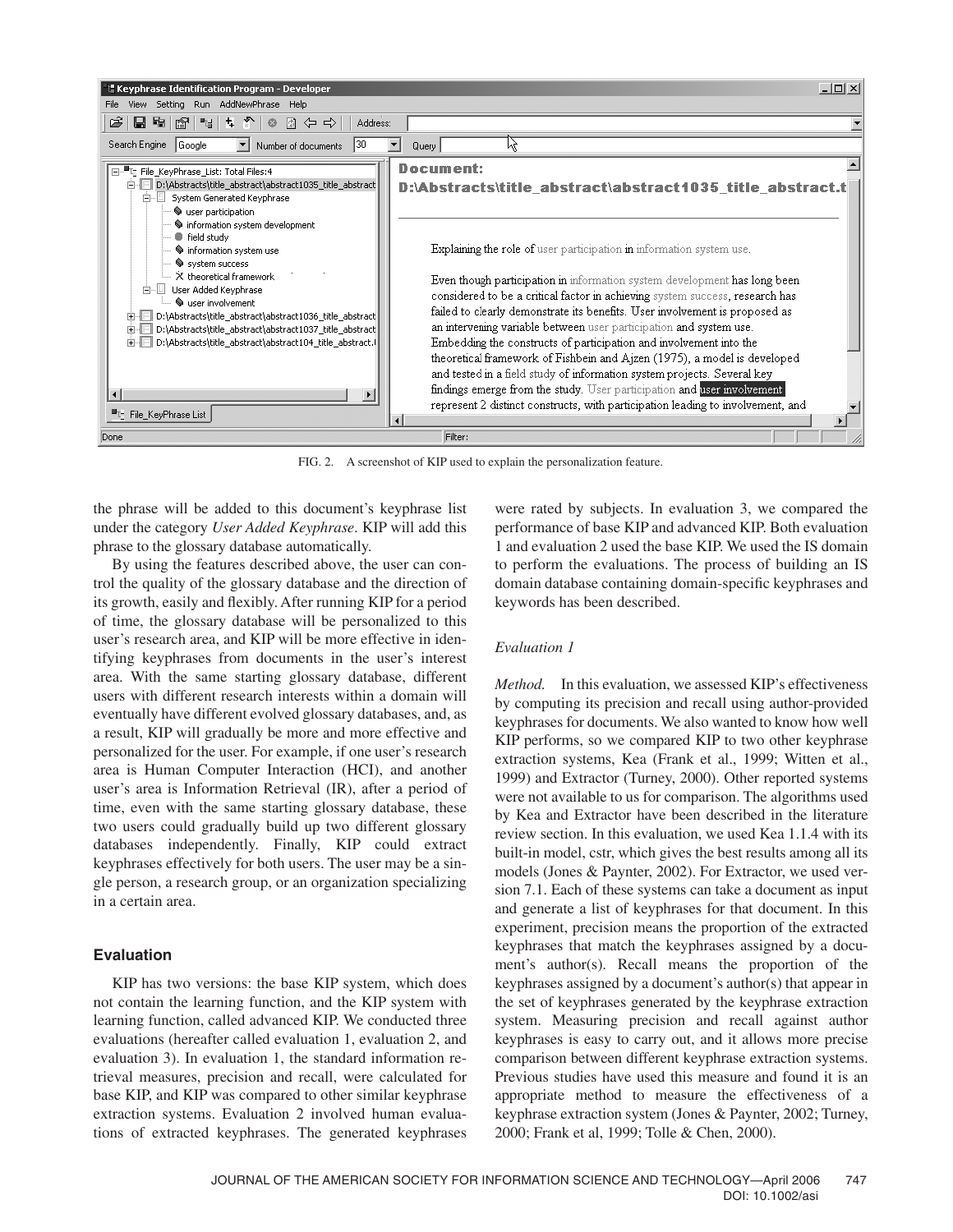#### TABLE 1. Sources of documents used in evaluation 1.

| Source of documents                        | Number of documents |
|--------------------------------------------|---------------------|
| Information Retrieval (2002)               | 10                  |
| Data Mining and Knowledge Discovery (2002) | 10                  |
| Proceedings of ACM Conference on           |                     |
| Human Factors 1997 (CHI'97)                | 6                   |
| Proceedings of Americas Conference on      |                     |
| Information Systems 2002                   | 9                   |
| Proceedings of Americas Conference on      |                     |
| Information Systems 2001                   | 15                  |
| A11                                        | 50                  |
|                                            |                     |

We used 50 papers as the test documents in this evaluation. The sources of the 50 documents are listed in Table 1. We chose documents from different sources to make the evaluation results more generalizable. Although the test set was not large, it was comparable to those of other studies. Jones and Paynter (2002) used six papers to evaluate Kea's precision and recall. Tolle and Chen (2000) tested 10 documents to compare their algorithm to NPtool. Frank et al. (1999) used 20 journal articles and 35 *FIPS* Web pages to compare Kea and Extractor. The 50 papers used here are directly within or in some sense related to the IS domain, so our starting glossary database was appropriate. All 50 papers have author-assigned keywords. (Note: These 50 papers were not used to populate our glossary database.) Listings of author-assigned keyphrases were removed from the papers before they were processed by these three systems. The average length of these papers was 12 pages. The average

number of author-assigned keyphrases for the 50 papers was 4.8. We compared the performance of KIP and Kea when the number of keyphrases extracted by them was 3, 6, 9, 12, 15, and 18, respectively. Because the version of Extractor we used could produce at most eight phrases for each document, we compared the performance of Extractor, KIP, and Kea only when the number of extracted keyphrases was 3, 6, and 8, respectively.

*Results.* Table 2 shows the results for base KIP and Kea. We also tested the statistical significance of the difference in precision between the two systems, as well as their recalls, using a paired *t*-test. From Table 2 we can see that, in respect to precision and recall, KIP performs better than Kea. The results are all significant at 95% ( $p < .05$ ) or 99% ( $p < .01$ ) confidence level.

Because of the reason described above, we compared the performance of KIP and Extractor at only three data points: the number of extracted phrases is 3, 6, and 8, respectively. The results are shown in Table 3.

Table 3 shows that KIP's precision and recall are better than Extractor's, when the number of extracted keyphrases is 3, 6, and 8, at the  $p = .05$  level.

Kea and Extractor are compared in Table 4. The results show that there is no significant difference between Kea and Extractor in respect to the precision and recall, when the number of extracted keyphrases is 3, 6, and 8.

In this experiment, we used author-provided keyphrases to calculate the precision and recall. However, we need to point out that some author-provided keyphrases may not

| Number of<br>extracted | Average precision<br>$\pm$ standard deviation |                 | Significance test<br>on precision<br>difference | Average recall<br>$\pm$ standard deviation |                 | Significance test<br>on recall<br>difference |
|------------------------|-----------------------------------------------|-----------------|-------------------------------------------------|--------------------------------------------|-----------------|----------------------------------------------|
| keyphrases             | <b>Base KIP</b>                               | Kea             | $(p$ -value)                                    | <b>Base KIP</b>                            | Kea             | $(p$ -value)                                 |
| 3                      | $0.29 \pm 0.27$                               | $0.18 \pm 0.27$ | $=.04$                                          | $0.21 \pm 0.20$                            | $0.11 \pm 0.16$ | $=.01$                                       |
| 6                      | $0.24 \pm 0.14$                               | $0.18 \pm 0.16$ | $=.03$                                          | $0.33 \pm 0.21$                            | $0.23 \pm 0.20$ | $=.01$                                       |
| 9                      | $0.20 \pm 0.09$                               | $0.14 \pm 0.11$ | < 0.01                                          | $0.41 \pm 0.22$                            | $0.26 \pm 0.20$ | < 0.01                                       |
| 12                     | $0.16 \pm 0.07$                               | $0.12 \pm 0.08$ | < 0.01                                          | $0.45 \pm 0.24$                            | $0.33 \pm 0.20$ | < 0.01                                       |
| 15                     | $0.15 \pm 0.06$                               | $0.10 \pm 0.06$ | < 0.01                                          | $0.50 \pm 0.23$                            | $0.34 \pm 0.21$ | < 0.01                                       |
| 18                     | $0.13 \pm 0.05$                               | $0.09 \pm 0.06$ | < 0.01                                          | $0.54 \pm 0.24$                            | $0.37 \pm 0.23$ | < 0.01                                       |

TABLE 2. Precision and recall for base KIP and Kea.

TABLE 3. Precision and recall for base KIP and Extractor.

| Number of<br>extracted | Average precision<br>$\pm$ standard deviation         |                                                       | Significance test<br>on precision<br>difference |                                                       | Average recall<br>$\pm$ standard deviation          |                            |
|------------------------|-------------------------------------------------------|-------------------------------------------------------|-------------------------------------------------|-------------------------------------------------------|-----------------------------------------------------|----------------------------|
| keyphrases             | <b>Base KIP</b>                                       | Extractor                                             | $(p$ -value)                                    | Base KIP                                              | Extractor                                           | difference<br>$(p$ -value) |
| 3<br>6<br>8            | $0.29 \pm 0.27$<br>$0.24 \pm 0.14$<br>$0.21 \pm 0.09$ | $0.19 \pm 0.23$<br>$0.18 \pm 0.15$<br>$0.15 \pm 0.11$ | $=.02$<br>$=.04$<br>$=.02$                      | $0.21 \pm 0.20$<br>$0.33 \pm 0.21$<br>$0.39 \pm 0.21$ | $0.13 \pm 0.17$<br>$0.24 \pm 0.20$<br>$0.27 + 0.21$ | $=.01$<br>$=.02$<br>< 0.01 |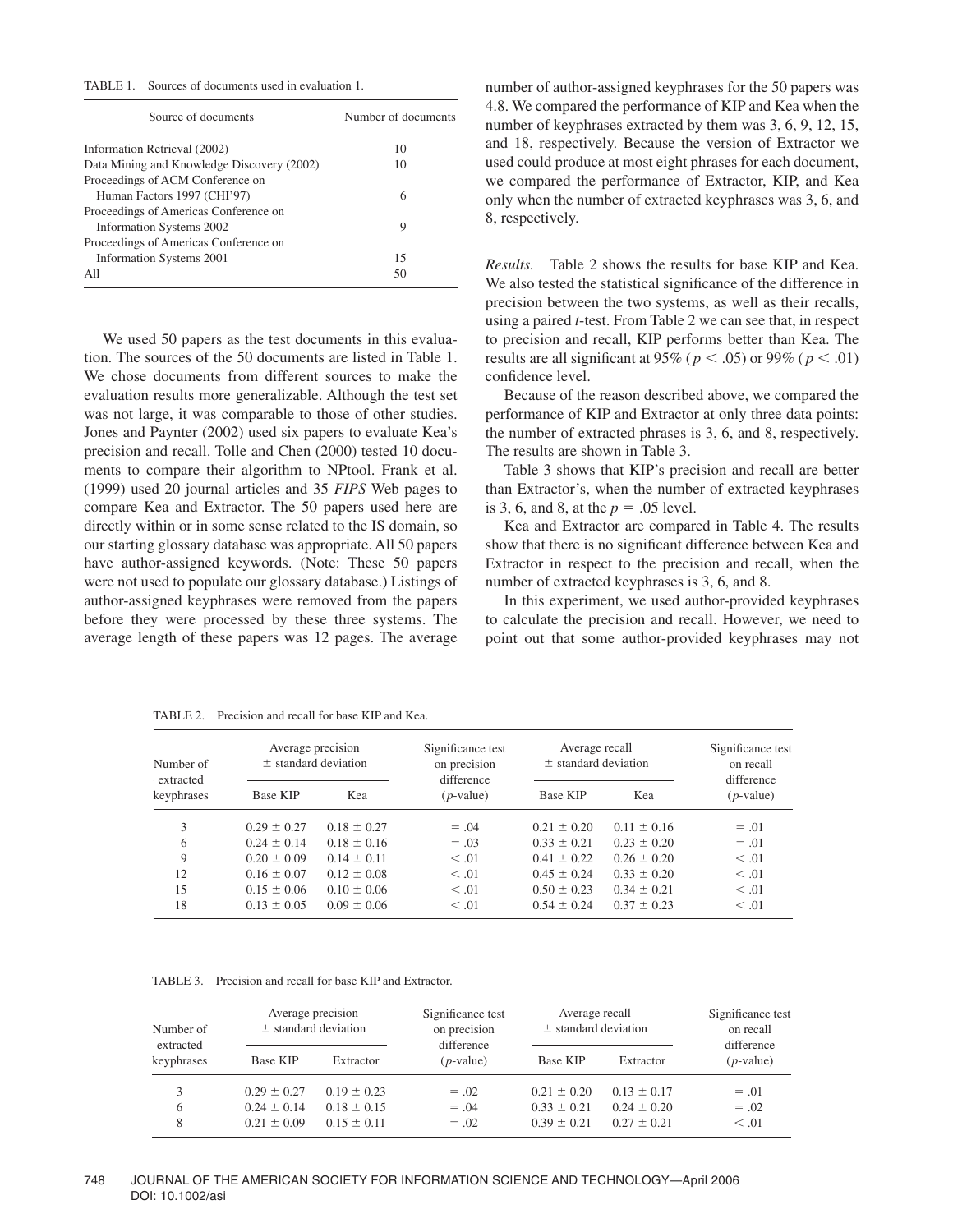TABLE 4. Precision and recall for Kea and Extractor.

| Number of<br>extracted | Average precision<br>$\pm$ standard deviation |                                    | Significance test<br>on precision<br>difference | Average recall<br>$\pm$ standard deviation |                                    | Significance test<br>on recall<br>difference |  |
|------------------------|-----------------------------------------------|------------------------------------|-------------------------------------------------|--------------------------------------------|------------------------------------|----------------------------------------------|--|
| keyphrases             | Kea                                           | Extractor                          | $(p$ -value)                                    | Kea                                        | Extractor                          | $(p$ -value)                                 |  |
| 3<br>6                 | $0.18 \pm 0.27$<br>$0.18 \pm 0.16$            | $0.19 \pm 0.23$<br>$0.18 \pm 0.15$ | > .05<br>> .05                                  | $0.11 \pm 0.16$<br>$0.23 \pm 0.20$         | $0.13 \pm 0.17$<br>$0.24 \pm 0.20$ | > .05<br>> .05                               |  |
| 8                      | $0.15 \pm 0.12$                               | $0.15 \pm 0.11$                    | > .05                                           | $0.25 \pm 0.21$                            | $0.27 + 0.21$                      | > .05                                        |  |

occur in the document they are assigned to. In experiments reported by Turney (2000), about only 75% of authorprovided keyphrases appear somewhere in the document. That means the highest recall for a system could only be 0.75. We will discuss the issues of author-assigned keyphrases further in the discussion section.

## *Evaluation 2*

*Method.* Several previous studies have used human assessment to evaluate system-generated keyphrases (Turney, 2000; Barker & Cornacchia, 2000; Jones & Paynter, 2002). Human evaluation reflects how human readers feel about the keyphrases when dealing with them in the real world. In this experiment, we used human judges to assess the quality of the keyphrases generated by base KIP. Twenty short papers were used in this evaluation. They were from the AMCIS '01, '02, and '03 Proceedings. The average length of the documents was three pages. The document set used in this experiment was different from the one used in evaluation 1. We changed the evaluation set because this experiment involved human judges, and we wanted the length of test documents to be shorter. We recruited 10 information systems researchers as domain experts. Each expert was given all of the 20 documents and the extracted keyphrase list for each document. They were asked to read a document fully first and then go over the extracted keyphrase list for that document. For each keyphrase, the subject rated the quality of the keyphrase in terms of "how well it represented major issues in that document," using a 5-point scale ranging from 1 to 5, where 1 means *worst*, 5 means *best*, and 3 means *neutral*. In the experiment of human evaluation of keyphrases generated by Extractor, the only instruction given by Turney (2000) to the subjects was "to rate the quality of the keyphrase, choose Good or Bad." In Jones and Paynter's experiment for evaluating keyphrases generated by Kea, the subjects were asked to rate the keyphrases in terms of "How well does each of the following phrases represent what the document is either wholly or partly about?" For each document, KIP extracted 15 keyphrases. To avoid bias the judges did not know, until finishing the experiment, how these phrases were generated and what system they were evaluating. KIP ranks keyphrases in order of their scores. To avoid bias, keyphrases were shuffled before being given to the

judges. After judges finished their tasks, the keyphrases were put back to their original order, so we could easily interpret and analyze the results.

*Results.* The average scores assigned by the judges for the 20 documents when the number of extracted keyphrases was 3, 6, 9, 12, and 15 are shown in Table 5.

The table shows that the mean scores are all greater than the midpoint, 3. So, on average, the keyphrases were rated positively by the subjects.

From Table 5, we can also see that when the number of extracted keyphrases decreases, the mean score increases. This is what we expected, because KIP outputs the keyphrases in descending order of their importance to the document. The results in Table 5 also show that the system is effective in ranking the phrases. We can see this trend from Figure 3. We used a paired *t*-test to assess the significance of this trend. The result shows that there is a significant difference between any two evaluation points (e.g., when the number of extracted keyphrases is 3 and when it is 6) at the  $p < .01$  level. This is especially useful and important when only a limited number of keyphrases are required, because

TABLE 5. Mean scores of base KIP.

|                    | Number of extracted keyphrases |      |      |      |      |
|--------------------|--------------------------------|------|------|------|------|
|                    | κ                              | h    | Q    | 12   | 15.  |
| Mean score         | 3.75                           | 3.61 | 3.50 | 3.35 | 3.26 |
| Standard deviation | 0.32                           | 0.27 | 0.23 | 0.21 | 0.20 |



FIG. 3. Mean score for extracted keyphrases.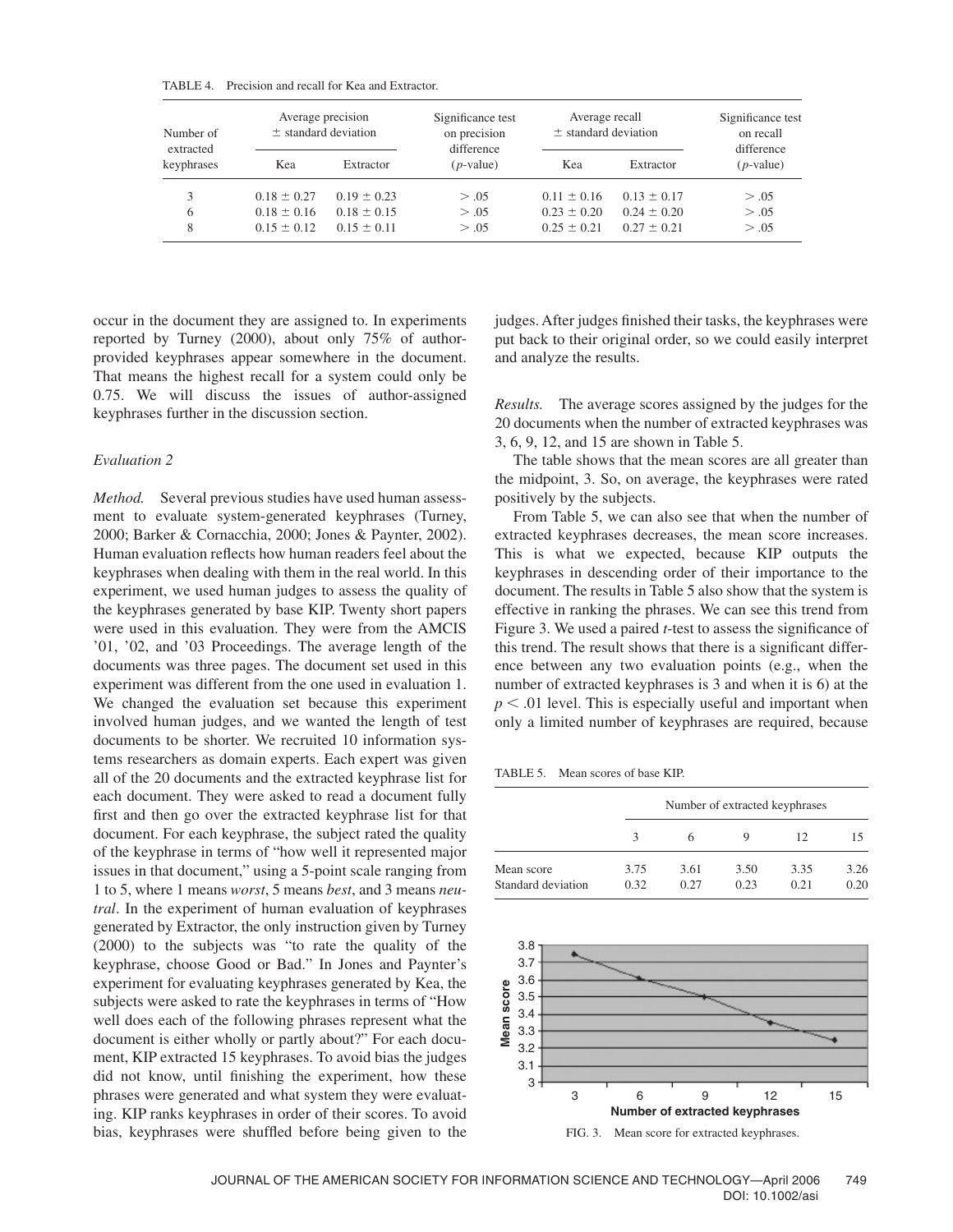we will be confident that the extracted set of keyphrases consists of the best ones among all the candidate keyphrases.

The inter-judge agreement in this experiment is important. The Kappa Statistic *K* (Carletta, 1996) and the Kendall Coefficient of Concordance *W* (Siegel & Castellan, 1988) are two common methods used to measure the inter-judge agreement. *K* method considers agreement on unordered categories; *W* method is good at measuring the agreement between subjects' relative rankings of keyphrases (Jones & Paynter, 2002). So we used *W* to test our subjects' interagreement. The value of *W* ranges from 0 to 1. A value of 1 means complete agreement between subjects, and a value of 0 means a chance level of agreement. The average *W* value for all the 20 documents is 0.57, which means a good agreement among subjects.

## *Evaluation 3*

*Method.* We have discussed KIP's learning function in the earlier section. With this feature enabled, the database will grow gradually, and we hope that the system performance will be improved, too. The purpose of this experiment is to test the effectiveness of the leaning function.

In this evaluation, the precision and recall of base KIP were compared to those of advanced KIP. Initially, the databases used by base KIP and advanced KIP contained the same content. The database of advanced KIP will grow, if it finds and adds new phrases to the database while processing documents. We compared their performance after advanced KIP had processed 150 technical papers and learned about 600 new keyphrases. These 150 papers were chosen from Communications of the ACM (CACM). We used the same 50 papers used in evaluation 1 as the test documents for this evaluation.

Precision and recall of base KIP for the 50 documents had already been calculated in evaluation 1. After advanced KIP had processed the 150 CACM papers and learned new phrases, we used it to extract keyphrases for the same 50 test documents. The precision and recall of advanced KIP were calculated by comparing the keyphrases generated by advanced KIP with author-assigned keyphrases.

*Results.* Table 6 shows the precision and recall for base KIP and advanced KIP. The results in Table 6 show that advanced

KIP is better than the base system when the number of extracted keyphrases is 12 and 18, and the result is statistically significant. However, when this number is 6, the result is not significant at the 95% confidence level. The results illustrate that the KIP's learning function is effective when the number of extracted keyphrases is larger. It should be noted that not only the amount, but also the quality of the new phrases added to the system database will affect the future effectiveness of KIP. We will address this in the discussion section.

This evaluation was based on the fact that the advanced KIP had processed 150 documents and learned about 600 new phrases. We expect that the more new phrases learned, the better its performance.

# **Discussion**

## *Author Keyphrases*

In order to compare our results with those reported in prior studies, and also because there are no large test collections with identified keyphrases available for evaluation, we used author-assigned keyphrases to calculate precision and recall in our evaluations 1 and 3. In prior studies this is the conventional way of measuring precision and recall for extracted keyphrases. It is easier to carry out and is less timeconsuming than human evaluations like the one conducted in our evaluation 2. However, using author keyphrases for evaluation has some disadvantages. First, by design, automatic keyphrases are extracted based on their importance to a document, whereas author keyphrases are not always the best phrases to represent the content of documents. The latter sometimes are chosen based on other considerations. *Best phrases* means the most important, topical phrases for a given document. As document keyphrases, they must capture the main topics of the document. There are several reasons that the authors do not always choose the best phrases as the document keyphrases, such as choosing a phrase to increase the document's chance of being searched. This is most commonly seen in Web documents. Second, some author-assigned keyphrases may not occur in the documents they are assigned to. For example, *laptop* and *notebook* can both be chosen as keywords for a document, although the author usually uses only one of them in the document. In this

| TABLE 6. | Precision and recall of base KIP and advanced KIP. |  |
|----------|----------------------------------------------------|--|
|          |                                                    |  |

| Number of<br>extracted | Average precision<br>$\pm$ standard deviation |                 | Significance test<br>on precision<br>difference | Average recall<br>$\pm$ standard deviation |                 | Significance test<br>on recall<br>difference |
|------------------------|-----------------------------------------------|-----------------|-------------------------------------------------|--------------------------------------------|-----------------|----------------------------------------------|
| keyphrases             | Advanced KIP<br>Base KIP                      | $(p$ -value)    | Base KIP                                        | <b>Advanced KIP</b>                        | $(p$ -value)    |                                              |
| 6                      | $0.24 \pm 0.14$                               | $0.26 \pm 0.15$ | > .05                                           | $0.33 \pm 0.21$                            | $0.36 \pm 0.22$ | > .05                                        |
| 12                     | $0.16 \pm 0.07$                               | $0.21 \pm 0.10$ | < .05                                           | $0.45 \pm 0.24$                            | $0.52 \pm 0.24$ | $\leq .05$                                   |
| 18                     | $0.13 \pm 0.05$                               | $0.17 \pm 0.08$ | $\leq .05$                                      | $0.54 \pm 0.24$                            | $0.64 \pm 0.25$ | < 0.05                                       |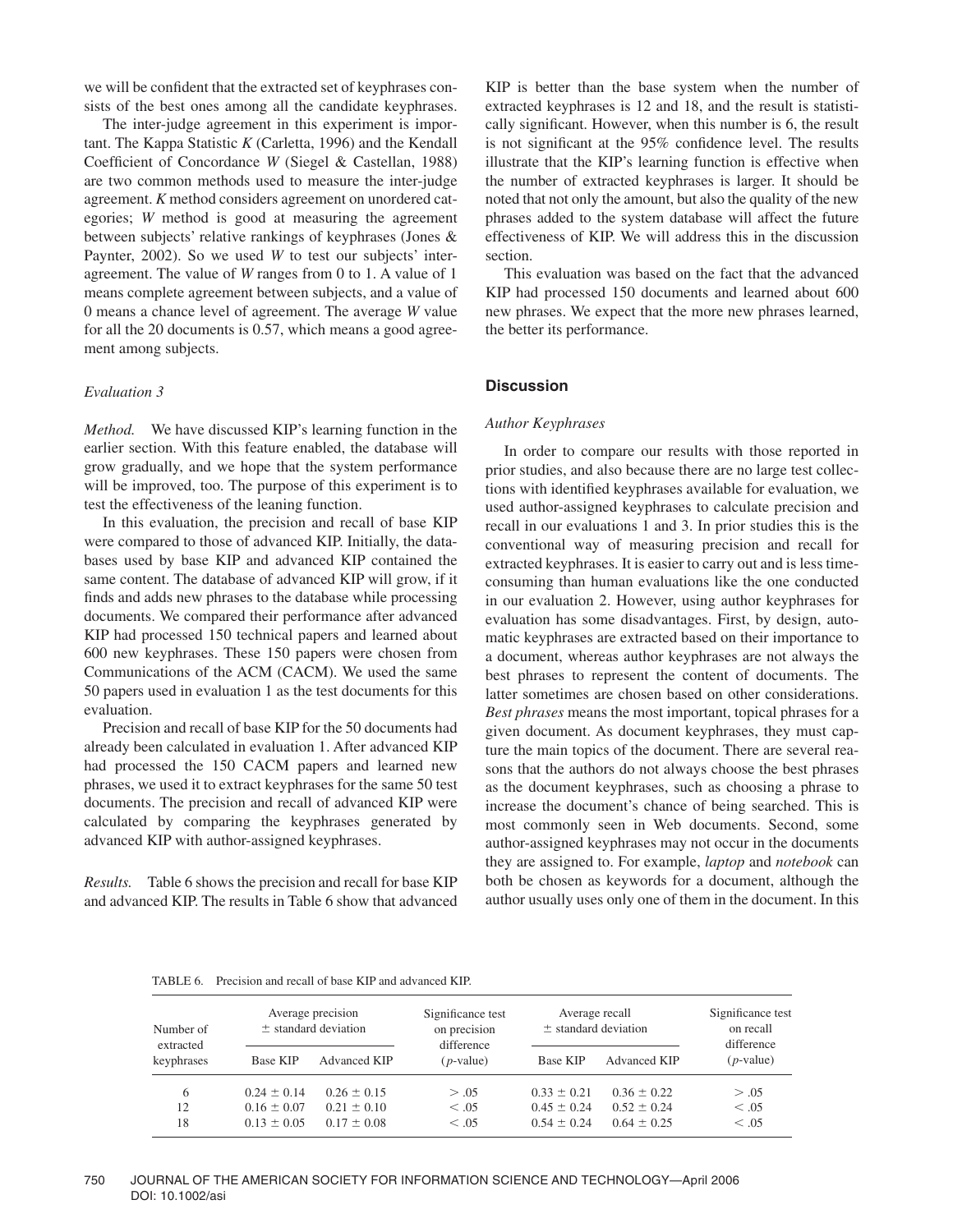case, even if all of the words and phrases are extracted from the document the recall still cannot reach 100%. In experiments reported by Turney (2000), about only 75% of authorprovided keyphrases appear in the document. That means the highest recall for a keyphrase extraction system could only be 75%. Finally, of all available documents, only very few of them, mostly academic papers, have author-assigned keyphrases. The above issues are the reasons why we also conducted evaluation 2, which required subject judgments. However, subject assessments require considerable resources and time, because the subjects need to thoroughly read each paper before starting to evaluate the quality of the generated keyphrases.

## *Quality of Noun Phrases*

The quality of identified noun phrases is an important factor that affects the performance of KIP. By checking the extracted keyphrases receiving very low human assessment scores, we found that some of them were not really noun phrases. That is the main reason they received a very low score from judges. It also means that in order to improve the performance of KIP, we need to improve our part-of-speech tagger and noun phrase extractor. The performance of keyphrase extraction depends on the correctness of partof-speech assignment and noun phrase identification. Fortunately, the precision of our noun phrase extractor was above 95%; there were only very few non-noun phrases extracted.

## *Phrase Length*

Phrase length will also affect the evaluation results of keyphrase extraction. Jones and Paynter (2002) reported that, on average, two-word keyphrases receive the highest human assessment scores. They also report that one-word phrases receive the lowest scores. One reason for the low score of one-word phrases may be the limited context that a one-word phrase conveys, for example, *data* versus *data mining*. KIP can extract phrases of any length between one and six words. To give users more flexibility, the system has options to let users specify the length of keyphrase she or he wants.

According to KIP's algorithm, a phrase's length will affect its weight, but this effect is small. A phrase's weight is mainly decided by what words or subphrases it contains and its frequency in the document. It's weight depends on the importance of the words and subphrases it contains. Our observations also prove this point. However, if two phrases have the same frequency and contain the same important words and subphrases, then the longer one will have a slightly higher weight. For example, for *noun phrase* and *noun phrase chunking*, if their frequencies in the document are the same, then the latter will have a higher score. This is reasonable, because generally, longer phrases give more information, which means they provide more context and are more specific than more general, shorter ones.

# *The Quality of the Glossary Database*

We consider the heart of KIP to be the glossary database containing domain-specific keywords and keyphrases. Even though we claim that KIP is a domain-specific application, the real domain-specific part is actually the initial glossary database. We can make the database a plug-in or a parameter that allows users to switch between different databases. This is useful for users who have a wide range of research interests and have a need to identify keyphrases from different domains of interest. As a result, KIP becomes a domainindependent application.

According to KIP's algorithm, the weight calculation for a candidate keyphrase partly depends on the weights of keyphrases and keywords in the glossary database, so the quality of the database will affect the quality of extracted keyphrases. There are a number of factors affecting the quality of the database. An important one is the comprehensiveness (depth and breadth of coverage) of keyphrases in this database. If a paper is about a very new topic, and the database does not contain any related keyphrases or keywords of this new topic, it is very possible that the score assigned to a potential keyphrase of this new topic will not be high enough for it to be extracted as a keyphrase of this document the first time. However, this is rectified by our learning function and personalization feature. All new phrases have a very high chance of being identified later.

The appropriateness of the database is another issue. As we described earlier, for evaluation 1, KIP only used a database containing manual keyphrases from the IS domain. This made the performance of identifying keyphrases in the information retrieval domain not optimal. However, we see a possibility of using KIP to build a glossary for new domains. An example would be to build a glossary for *text mining* domain using manual keyphrases from *data mining* and *information retrieval* as a starting point. Putting manual keyphrases from those two domains in the database and supplying KIP with a collection of text mining related papers, should enable KIP to gradually generate a text mining glossary.

## *The Learning Function and Personalization Feature*

One issue associated with the learning function is the threshold. We do not intend to have a lot of junk terms added to the database. Therefore, carefully setting a threshold to reject unqualified phrases is important when the system is set to learn new terms automatically without user involvement. The good thing is that KIP has the option of letting the user control the quality of phrases to be added to the system database by manually rejecting unqualified system-generated phrases and adding good phrases unidentified by the system.

We have applied and evaluated KIP in the IS domain. In another study (Li et al., 2004), we proposed a mechanism of enriching the metadata of the returned results of a search engine by incorporating document keyphrases in each returned hit. In the experiment for that study, we applied KIP